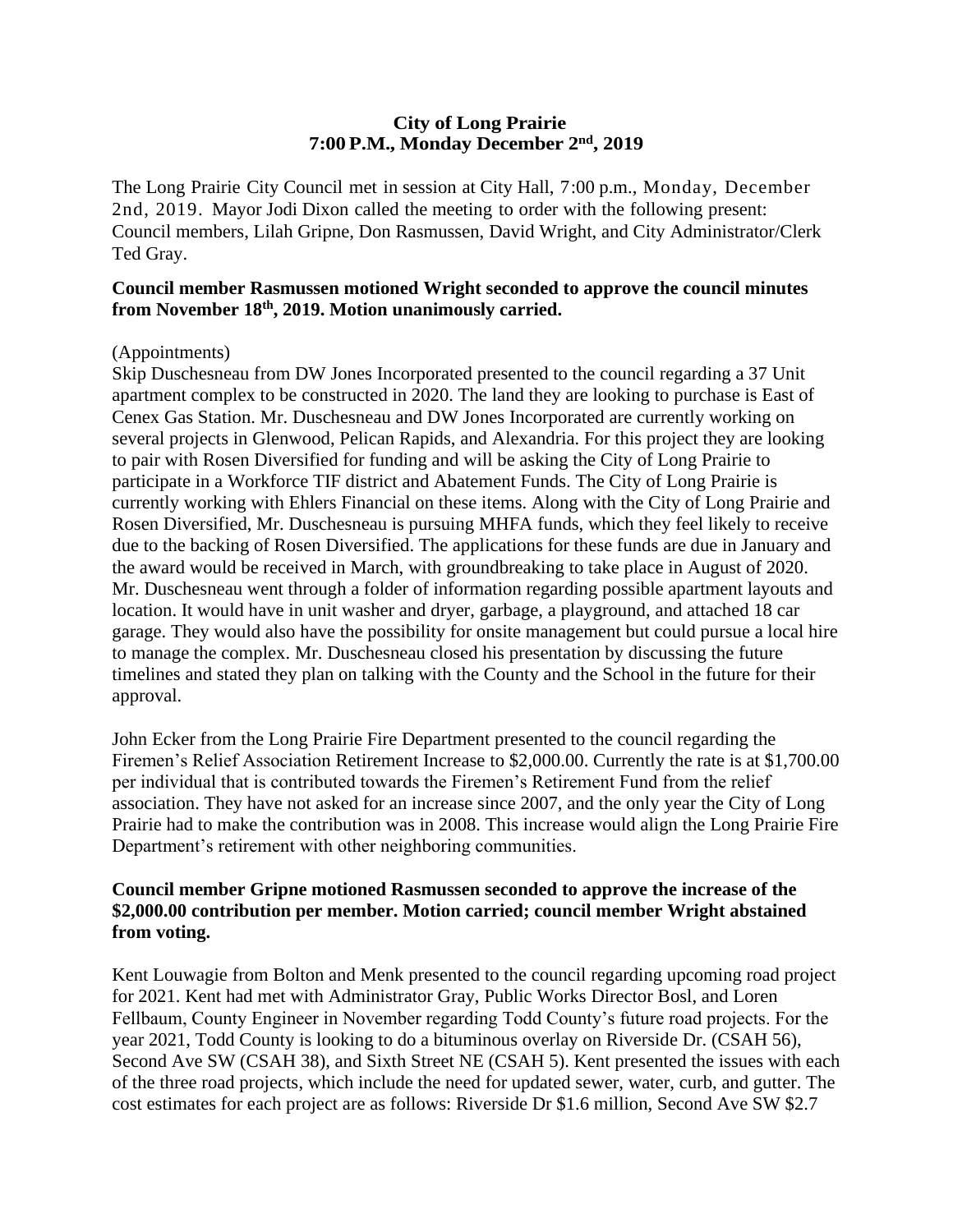million, and Sixth Street NE \$1.2 million. From the discussion held in November with City Staff and the County Engineer, Kent presented to the council the roads and streets to have a preparation report on improvement completed. The roads and streets are: Riverside Drive, 1st Avenue SW from 5th St SW to Lake St S, 2nd Avenue SW from west city limits to Lake St S, 3rd Avenue SW from 6th Street SW to Banta Road, 6th Street SW from 4th Avenue SW to 2nd Avenue SW, 5th Street SW from 4th Avenue SW to 1st Avenue SW, 4th Street SW from 3rd Avenue SW to 1st Avenue SW, 3rd Street SW from 4th Avenue SW to 1st Avenue SW, 2nd Street SW from 3rd Avenue SW to 1st Avenue SW, and 1st Street SW from 3rd Avenue SW to 1st Avenue SW. It was mentioned by the council it would be in the best interest of the city to consider this project due to the possibility of a partnership with Todd County. Resolution 19-12- 02-02 was presented to the council for approval.

(New Business)

**Council member Gripne motioned Wright seconded to approve the resolution 19-12-02-01 adopting 2019 Tax Levy. Motion carried unanimously.**

### **RESOLUTION #19-12-02-01 ADOPTING 2019 TAX LEVY, COLLECTIBLE IN THE YEAR 2020**

**Be it resolved by the City Council of the City of Long Prairie, County of Todd, Minnesota, that the following represents a revised levy correcting debt errors in the previous city preliminary levy and that the following sums of money are proposed to be levied for the current year, collectible in 2020 upon the taxable property in the City of Long Prairie for the following purposes:**

| <b>Levy Purpose</b> |           |
|---------------------|-----------|
| <b>General Fund</b> | \$399,837 |
| 2010A G.O. Bond     | \$125,607 |
| 2012A G.O. Bond     | \$78,934  |
| 2016A G.O. Bond     | \$116,955 |
| 2018B G.O. Bond     | \$162,645 |
| <b>Total</b>        | \$883,978 |

**Council member Rasmussen motioned Dixon seconded to approve the Resolution 19-12-02- 02 ordering the preparation of report on improvement. Motion Carried Unanimously.** 

#### **Resolution 19-12-02-02 City of Long Prairie, Minnesota Ordering Preparation of Report on Improvement**

**WHEREAS, it is proposed to improve the following streets**

- **Riverside Drive**
- **1 st Avenue SW from 5th St SW to Lake St S**
- **2 nd Avenue SW from west city limits to Lake St S**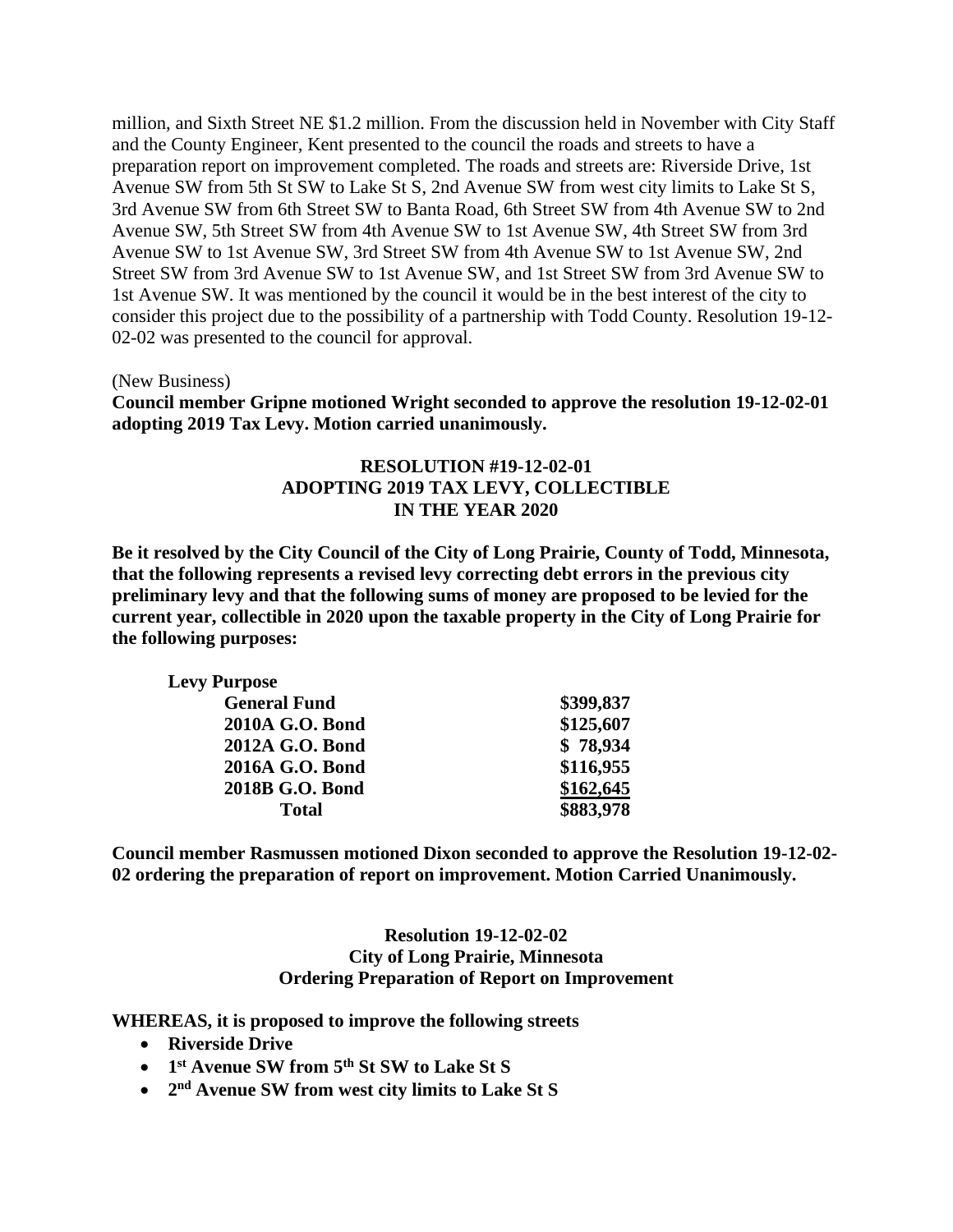- **3 rd Avenue SW from 6th Street SW to Banta Road**
- **6 th Street SW from 4th Avenue SW to 2nd Avenue SW**
- **5 th Street SW from 4th Avenue SW to 1st Avenue SW**
- **4 th Street SW from 3rd Avenue SW to 1st Avenue SW**
- **3 rd Street SW from 4th Avenue SW to 1st Avenue SW**
- **2 nd Street SW from 3rd Avenue SW to 1st Avenue SW**
- **1 st Street SW from 3rd Avenue SW to 1st Avenue SW**

**by reconstructing the street and utilities and to assess the benefited property for all or a portion of the cost of the improvement, pursuant to Minnesota Statutes, Chapter 429,**

# **NOW THEREFORE, BE IT RESOLVED BY THE CITY COUNCIL OF LONG PRAIRIE, MINNESOTA:**

**That the proposed improvement, called the 2021 Improvement Project be referred to Bolton & Menk, Inc. for study and that that person is instructed to report to the council with all convenient speed advising the council in a preliminary way as to whether the proposed improvement is necessary, cost-effective, and feasible; whether it should best be made as proposed or in connection with some other improvement; the estimated cost of the improvement as recommended; and a description of the methodology used to calculate individual assessments for affected parcels.**

### **Adopted by the council this 2nd day of December 2019.**

There was discussion regarding the sale and price of the old Christmas decorations. At this time, the council decided to wait on the sale of the Christmas decorations until the City can purchase the remainder of the new Christmas decorations.

**Council member Gripne motioned Dixon seconded to approve the business licenses to sell cigarettes for Riverside Liquors, Northern Star Coop, Casey's, Holiday Gas Station, Coborn's, Family Dollar, and Dollar General. Motion carried unanimously.** 

**Council member Gripne motioned Dixon seconded to approve the beer on sale license for Taqueria Chavez LLC for the year 2020. Motion carried unanimously** 

**Council member Gripne motioned Dixon seconded to approve the beer off sale license for Coborn's for the year 2020. Motion carried unanimously.** 

**Council member Gripne motioned Dixon seconded to approve the beer off sale license for Mi Pueblito Market for the year 2020. Motion carried unanimously.**

**Council member Gripne motioned Dixon seconded to approve the beer off sale license for Holiday Gas Station for the year 2020. Motion carried unanimously.**

**Council member Gripne motioned Dixon seconded to approve the intoxication liquor license Irish's Place for the year 2020. Motion carried unanimously.**